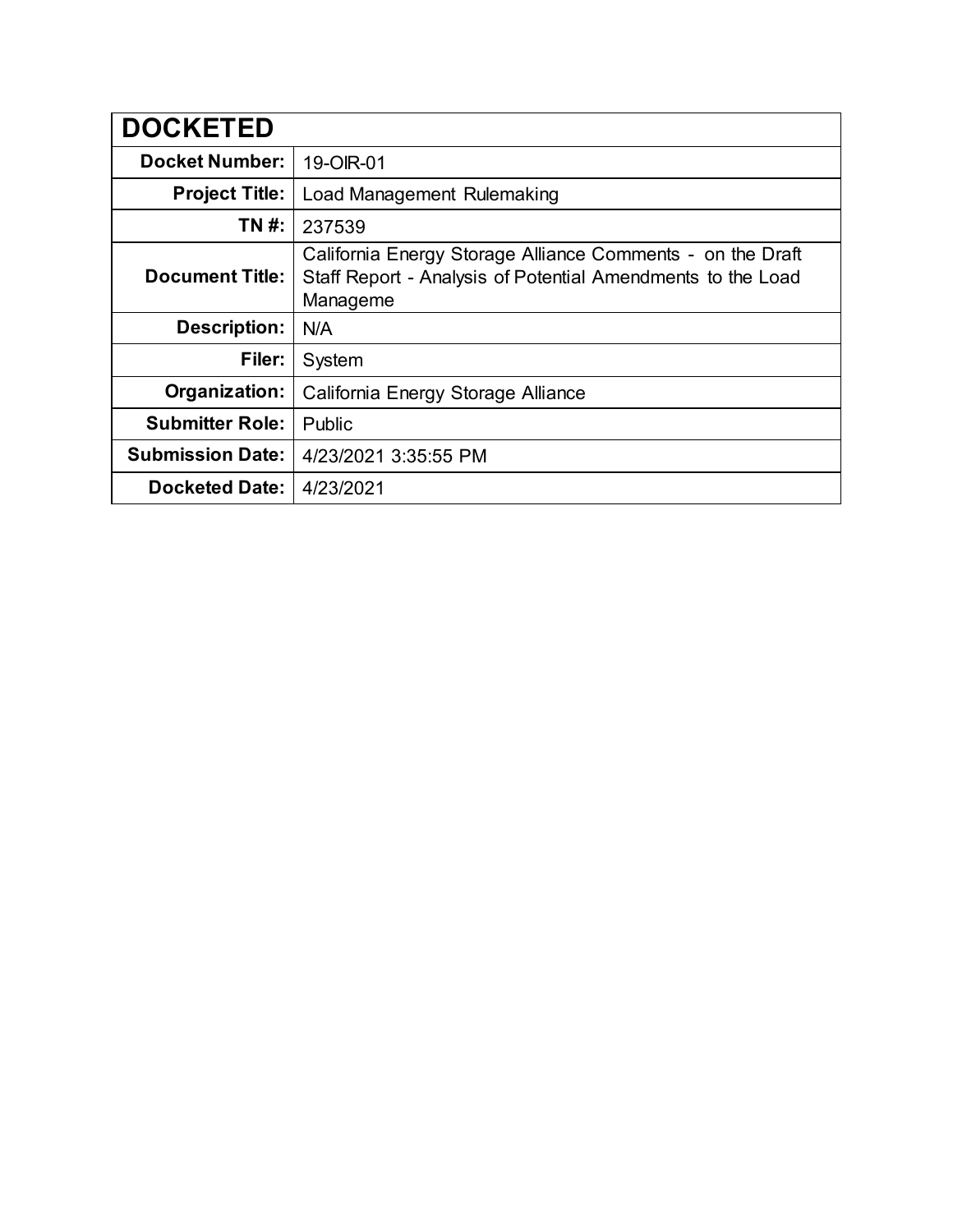Comment Received From: California Energy Storage Alliance Submitted On: 4/23/2021 Docket Number: 19-OIR-01

## **Comments of CESA on the Draft Staff Report - Analysis of Potential Amendments to the Load Management Standard**

Additional submitted attachment is included below.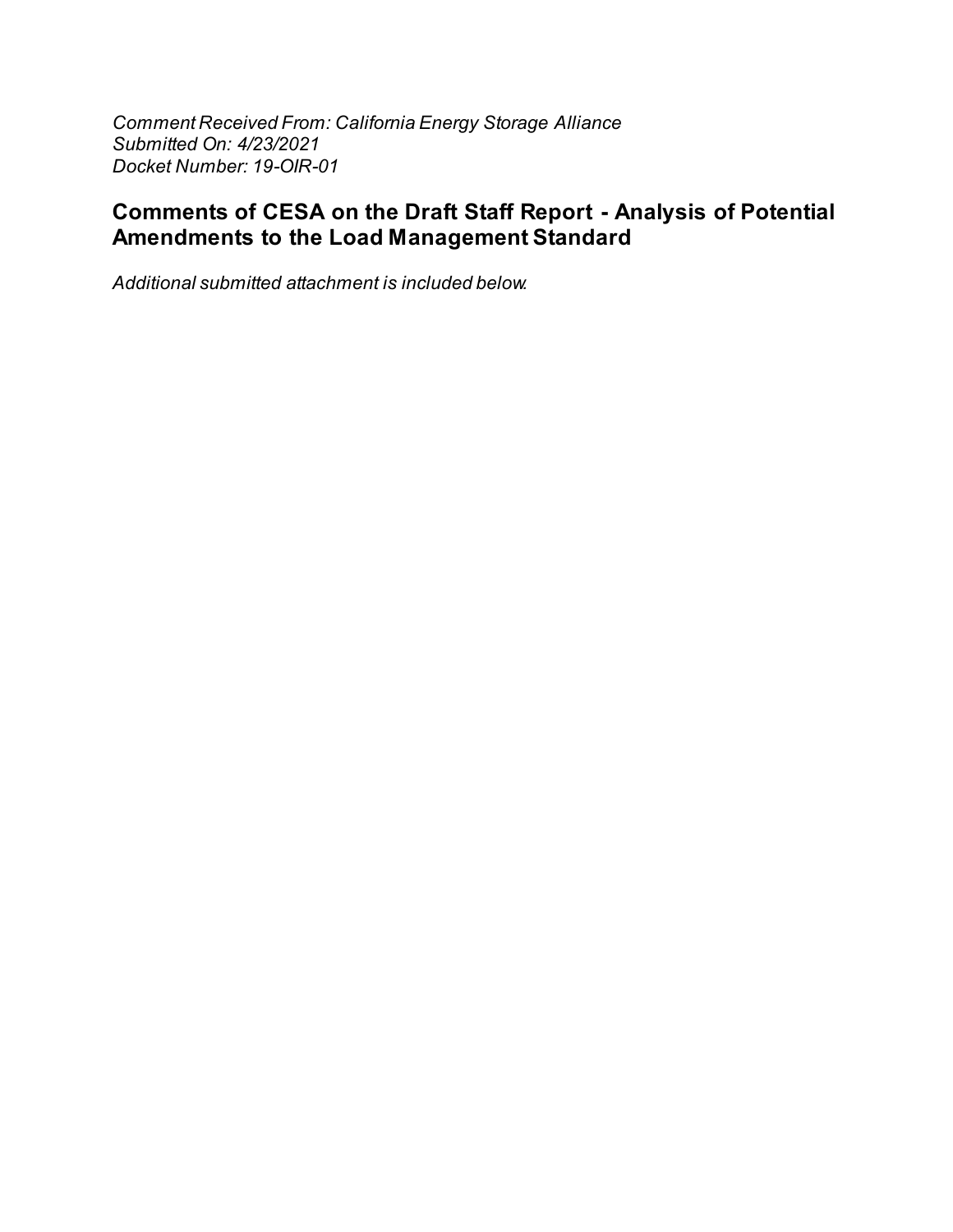

April 23, 2021

Email to: docket@energy.ca.gov Docket Number: 19-OIR-01 Subject: CESA's Comments on the Draft Staff Report: Analysis of Potential Amendments to the Load Management Standards

## **Re: Comments of the California Energy Storage Alliance ("CESA") on the Draft Staff Report: Analysis of Potential Amendments to the Load Management Standards**

The California Energy Storage Alliance (CESA) appreciates the opportunity to comment on the Draft Staff Report: Analysis of Potential Amendments to the Load Management Standards ("Report") developed by the California Energy Commission (CEC). CESA recognizes the leadership of the CEC in planning for policies and practices that will enable California to achieve its goal of a 100% zero-carbon grid by 2045. As noted by the CEC in the Report, the utilization and coordination of supply- and demand-side solutions is fundamental to accomplish said target; thus, CESA supports the potential amendments included in the Report and looks forward to continued collaboration with stakeholders on any future Load Management Standards (LMS) revisions. $1$ 

CESA, a  $501(c)(6)$  organization representing over 100 member companies across the energy storage industry, is supportive of the Report set forth by the CEC staff. Specifically, CESA is glad to see the continued inclusion of real-time rates, energy storage systems in all its forms, and automation-enabling technologies in the LMS and consideration of customer perspective in the potential amendments. In the face of a rapidly changing energy landscape and increased grid reliability emergencies caused by extreme weather events, CESA believes that the LMS and potential amendments detailed in the Report reflect a prudent approach to leveraging the inherent flexibility of distributed energy resources (DERs), including energy storage systems and electric vehicles.

CESA is pleased to see the CEC staff uphold its finding that dynamic pricing is critical to California's load management strategy. CESA is especially supportive of the requirement that the electric utilities develop and apply for approval of hourly or sub-hourly marginal cost rate schemes for each customer class by March 31, 2023. This will surely encourage the uptake and fully harness the benefits of DERs. The current time-of-use (TOU) structure, while a step in the right direction, does not provide signals that are sharp enough to impact customer behavior or granular enough to encourage customers to provide additional grid value through the adoption of automation and/or smart DER technologies, such as battery or thermal storage or vehicle-grid integration (VGI) resources (*e.g.*, smart managed charging, vehicle-to-grid [V2G]).

<sup>&</sup>lt;sup>1</sup> Report at 1.